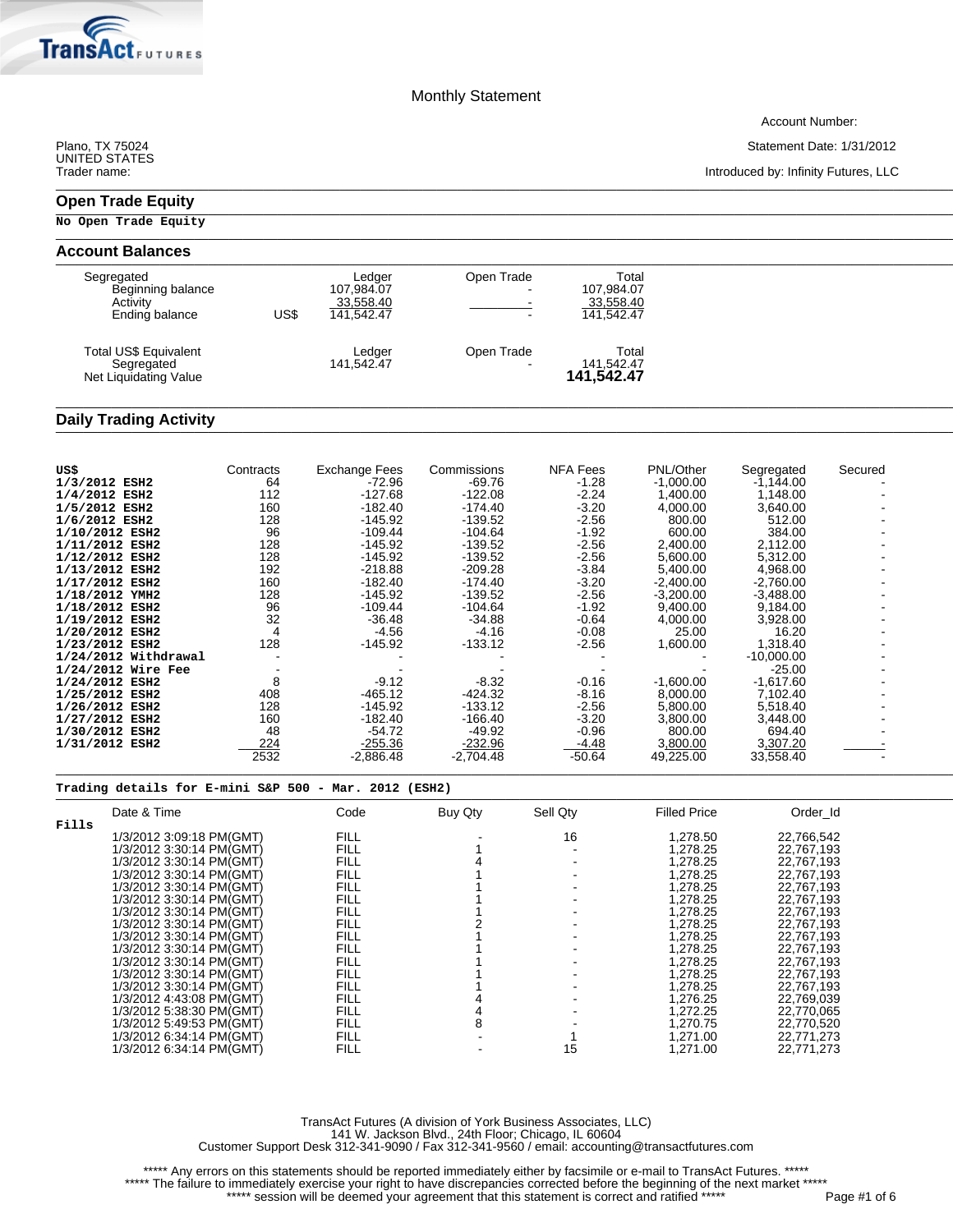| 1/4/2012 8:43:52 AM(GMT)  | FILL        | 16                             |                              | 1,270.00 | 22,774,312 |
|---------------------------|-------------|--------------------------------|------------------------------|----------|------------|
|                           |             |                                |                              |          |            |
| 1/4/2012 9:11:33 AM(GMT)  | FILL        | $\overline{\phantom{a}}$       | 16                           | 1,271.25 | 22,774,454 |
| 1/4/2012 2:15:48 PM(GMT)  | <b>FILL</b> | 8                              |                              | 1,267.00 | 22,775,363 |
| 1/4/2012 2:15:55 PM(GMT)  | <b>FILL</b> | 8                              | $\qquad \qquad \blacksquare$ | 1,267.00 | 22,775,363 |
|                           |             |                                |                              |          |            |
| 1/4/2012 2:30:04 PM(GMT)  | FILL        | $\overline{a}$                 | 4                            | 1,268.00 | 22,775,487 |
| 1/4/2012 2:30:04 PM(GMT)  | <b>FILL</b> |                                | 1                            | 1,268.00 | 22,775,487 |
|                           | <b>FILL</b> |                                |                              |          |            |
| 1/4/2012 2:30:04 PM(GMT)  |             |                                | 8                            | 1,268.00 | 22,775,487 |
| 1/4/2012 2:30:04 PM(GMT)  | FILL        |                                | 3                            | 1,268.00 | 22,775,487 |
| 1/4/2012 3:13:02 PM(GMT)  | <b>FILL</b> | 16                             | $\blacksquare$               | 1,265.50 | 22,778,041 |
|                           |             |                                |                              |          |            |
| 1/4/2012 3:54:24 PM(GMT)  | <b>FILL</b> |                                | 16                           | 1,265.50 | 22,780,290 |
| 1/4/2012 4:38:02 PM(GMT)  | FILL        |                                | 4                            | 1,268.00 | 22,782,244 |
|                           |             |                                |                              |          |            |
| 1/4/2012 5:07:31 PM(GMT)  | <b>FILL</b> | $\overline{\phantom{a}}$       | 4                            | 1,271.00 | 22,783,144 |
| 1/4/2012 5:41:29 PM(GMT)  | <b>FILL</b> | 8                              |                              | 1,270.50 | 22,784,081 |
| 1/5/2012 2:41:37 PM(GMT)  | FILL        | 16                             | $\blacksquare$               | 1,263.00 | 22,792,697 |
|                           |             |                                |                              |          |            |
| 1/5/2012 3:15:59 PM(GMT)  | <b>FILL</b> | $\overline{\phantom{a}}$       | 16                           | 1,265.50 | 22,795,340 |
| 1/5/2012 3:16:01 PM(GMT)  | <b>FILL</b> |                                | 16                           | 1,265.50 | 22,795,348 |
| 1/5/2012 3:35:08 PM(GMT)  |             |                                |                              |          |            |
|                           | FILL        | 16                             | $\qquad \qquad \blacksquare$ | 1,264.50 | 22,796,605 |
| 1/5/2012 4:29:39 PM(GMT)  | <b>FILL</b> | $\blacksquare$                 | 16                           | 1,269.00 | 22,799,572 |
| 1/5/2012 4:59:55 PM(GMT)  | <b>FILL</b> | 16                             | $\qquad \qquad \blacksquare$ | 1,269.25 | 22,800,912 |
|                           |             |                                |                              |          |            |
| 1/5/2012 6:42:39 PM(GMT)  | FILL        | $\blacksquare$                 | 16                           | 1,277.75 | 22,803,079 |
| 1/5/2012 7:01:14 PM(GMT)  | <b>FILL</b> |                                | $\blacksquare$               | 1,276.50 | 22,803,521 |
|                           | <b>FILL</b> | $\frac{4}{2}$<br>$\frac{2}{4}$ |                              |          |            |
| 1/5/2012 7:01:14 PM(GMT)  |             |                                | $\qquad \qquad \blacksquare$ | 1,276.50 | 22,803,521 |
| 1/5/2012 7:01:14 PM(GMT)  | FILL        |                                |                              | 1,276.50 | 22,803,521 |
| 1/5/2012 7:01:14 PM(GMT)  | <b>FILL</b> |                                |                              | 1,276.50 | 22,803,521 |
|                           |             |                                |                              |          |            |
| 1/5/2012 7:01:14 PM(GMT)  | <b>FILL</b> |                                |                              | 1,276.50 | 22,803,521 |
| 1/5/2012 7:01:14 PM(GMT)  | FILL        | $\overline{c}$                 |                              | 1,276.50 | 22,803,521 |
|                           |             |                                |                              |          |            |
| 1/5/2012 7:29:24 PM(GMT)  | <b>FILL</b> | 16                             |                              | 1,274.00 | 22,804,131 |
| 1/5/2012 7:30:39 PM(GMT)  | <b>FILL</b> |                                | 9                            | 1,274.50 | 22,804,134 |
| 1/5/2012 7:30:39 PM(GMT)  | FILL        |                                | 7                            | 1,274.50 | 22,804,134 |
|                           |             |                                |                              |          |            |
| 1/6/2012 1:31:47 PM(GMT)  | <b>FILL</b> |                                | 1                            | 1,279.00 | 22,807,686 |
| 1/6/2012 1:31:47 PM(GMT)  | <b>FILL</b> |                                | 13                           | 1,279.00 | 22,807,686 |
|                           | FILL        |                                | 1                            | 1,279.00 |            |
| 1/6/2012 1:31:47 PM(GMT)  |             |                                |                              |          | 22,807,686 |
| 1/6/2012 1:31:47 PM(GMT)  | <b>FILL</b> |                                | 1                            | 1,279.00 | 22,807,686 |
| 1/6/2012 1:58:25 PM(GMT)  | FILL        | 16                             |                              | 1,276.00 | 22,808,312 |
|                           |             |                                |                              |          |            |
| 1/6/2012 2:41:32 PM(GMT)  | FILL        | 16                             |                              | 1,271.50 | 22,809,832 |
| 1/6/2012 3:12:37 PM(GMT)  | <b>FILL</b> |                                | 16                           | 1,271.50 | 22,811,830 |
| 1/6/2012 3:19:12 PM(GMT)  | <b>FILL</b> |                                | 16                           | 1,271.00 | 22,812,171 |
|                           |             |                                |                              |          |            |
| 1/6/2012 4:44:48 PM(GMT)  | FILL        | $\blacksquare$                 | 16                           | 1,277.00 | 22,814,882 |
| 1/6/2012 5:11:22 PM(GMT)  | <b>FILL</b> | 20                             | $\blacksquare$               | 1,275.00 | 22,816,159 |
|                           | <b>FILL</b> | 12                             | $\blacksquare$               |          |            |
| 1/6/2012 5:11:22 PM(GMT)  |             |                                |                              | 1,275.00 | 22,816,159 |
| 1/10/2012 1:51:04 PM(GMT) | FILL        | $\overline{\phantom{a}}$       | 16                           | 1,289.00 | 22,837,968 |
| 1/10/2012 2:21:45 PM(GMT) | <b>FILL</b> | 16                             |                              | 1,288.75 | 22,838,415 |
|                           |             |                                |                              |          |            |
| 1/10/2012 2:30:09 PM(GMT) | <b>FILL</b> | 16                             |                              | 1,289.00 | 22,838,534 |
| 1/10/2012 5:25:42 PM(GMT) | FILL        | 16                             |                              | 1,286.00 | 22,846,427 |
| 1/10/2012 7:27:10 PM(GMT) | <b>FILL</b> | $\overline{\phantom{a}}$       | 14                           | 1,287.75 | 22,849,288 |
|                           |             |                                |                              |          |            |
| 1/10/2012 7:27:10 PM(GMT) | FILL        |                                | 1                            | 1,287.75 | 22,849,288 |
| 1/10/2012 7:27:10 PM(GMT) | FILL        |                                | 1                            | 1,287.75 | 22,849,288 |
|                           | <b>FILL</b> |                                |                              | 1,287.75 |            |
| 1/10/2012 7:27:10 PM(GMT) |             |                                | 4                            |          | 22,849,288 |
| 1/10/2012 7:27:10 PM(GMT) | FILL        |                                | 4                            | 1,287.75 | 22,849,288 |
| 1/10/2012 7:27:10 PM(GMT) | FILL        |                                | 2                            | 1,287.75 | 22,849,288 |
|                           |             |                                |                              |          |            |
| 1/10/2012 7:27:10 PM(GMT) | <b>FILL</b> |                                | 1                            | 1,287.75 | 22,849,288 |
| 1/10/2012 7:27:10 PM(GMT) | FILL        |                                | 1                            | 1,287.75 | 22,849,288 |
| 1/10/2012 7:27:10 PM(GMT) | FILL        |                                | 1                            | 1,287.75 | 22,849,288 |
|                           |             |                                |                              |          |            |
| 1/10/2012 7:27:10 PM(GMT) | <b>FILL</b> |                                | 1                            | 1,287.75 | 22,849,288 |
| 1/10/2012 7:27:10 PM(GMT) | FILL        |                                | 1                            | 1,287.75 | 22,849,288 |
| 1/10/2012 7:27:10 PM(GMT) | <b>FILL</b> |                                | 1                            | 1,287.75 | 22,849,288 |
|                           |             |                                |                              |          |            |
| 1/11/2012 1:36:02 PM(GMT) | <b>FILL</b> | 16                             |                              | 1,282.00 | 22,854,128 |
| 1/11/2012 1:59:05 PM(GMT) | <b>FILL</b> |                                | 16                           | 1,283.00 | 22,854,368 |
| 1/11/2012 2:40:43 PM(GMT) | FILL        | 16                             |                              | 1,283.00 | 22,855,542 |
|                           |             |                                |                              |          |            |
| 1/11/2012 2:42:29 PM(GMT) | <b>FILL</b> |                                | 3                            | 1,284.00 | 22,855,586 |
| 1/11/2012 2:42:29 PM(GMT) | FILL        |                                | 13                           | 1,284.00 | 22,855,586 |
| 1/11/2012 2:47:37 PM(GMT) | FILL        |                                | 1                            | 1,285.25 | 22,856,074 |
|                           |             |                                |                              |          |            |
| 1/11/2012 2:47:49 PM(GMT) | <b>FILL</b> |                                | 14                           | 1,285.25 | 22,856,074 |
| 1/11/2012 2:47:49 PM(GMT) | FILL        |                                | 1                            | 1,285.25 | 22,856,074 |
| 1/11/2012 2:49:14 PM(GMT) | FILL        | 14                             |                              | 1,284.50 | 22,856,183 |
|                           |             |                                |                              |          |            |
| 1/11/2012 2:49:14 PM(GMT) | <b>FILL</b> | 2                              | $\blacksquare$               | 1,284.50 | 22,856,183 |
| 1/11/2012 3:38:58 PM(GMT) | FILL        |                                | 16                           | 1,286.00 | 22,858,560 |
| 1/11/2012 3:50:26 PM(GMT) | FILL        | 16                             |                              | 1,285.75 | 22,859,283 |
|                           |             |                                |                              |          |            |
| 1/12/2012 2:30:02 PM(GMT) | <b>FILL</b> |                                | 16                           | 1,291.00 | 22,872,278 |
| 1/12/2012 2:41:15 PM(GMT) | FILL        | 15                             |                              | 1,288.50 | 22,873,269 |
|                           |             |                                |                              |          |            |
| 1/12/2012 2:41:15 PM(GMT) | FILL        | 1                              |                              | 1,288.50 | 22,873,269 |
| 1/12/2012 3:43:52 PM(GMT) | <b>FILL</b> | 16                             |                              | 1,281.25 | 22,876,409 |
| 1/12/2012 4:18:53 PM(GMT) | FILL        |                                | 16                           | 1,285.00 | 22,879,550 |
|                           |             |                                |                              |          |            |
| 1/12/2012 5:34:45 PM(GMT) | FILL        |                                | 16                           | 1,287.50 | 22,881,986 |
| 1/12/2012 5:44:31 PM(GMT) | <b>FILL</b> | 3                              |                              | 1,287.25 | 22,882,198 |
| 1/12/2012 5:44:31 PM(GMT) | FILL        | 2                              |                              | 1,287.25 | 22,882,198 |
|                           |             |                                |                              |          |            |
| 1/12/2012 5:44:31 PM(GMT) | FILL        | 4                              |                              | 1,287.25 | 22,882,198 |
| 1/12/2012 5:44:31 PM(GMT) | <b>FILL</b> | 2                              |                              | 1,287.25 | 22,882,198 |
| 1/12/2012 5:44:31 PM(GMT) | <b>FILL</b> | 1                              |                              | 1,287.25 | 22,882,198 |
|                           |             |                                |                              |          |            |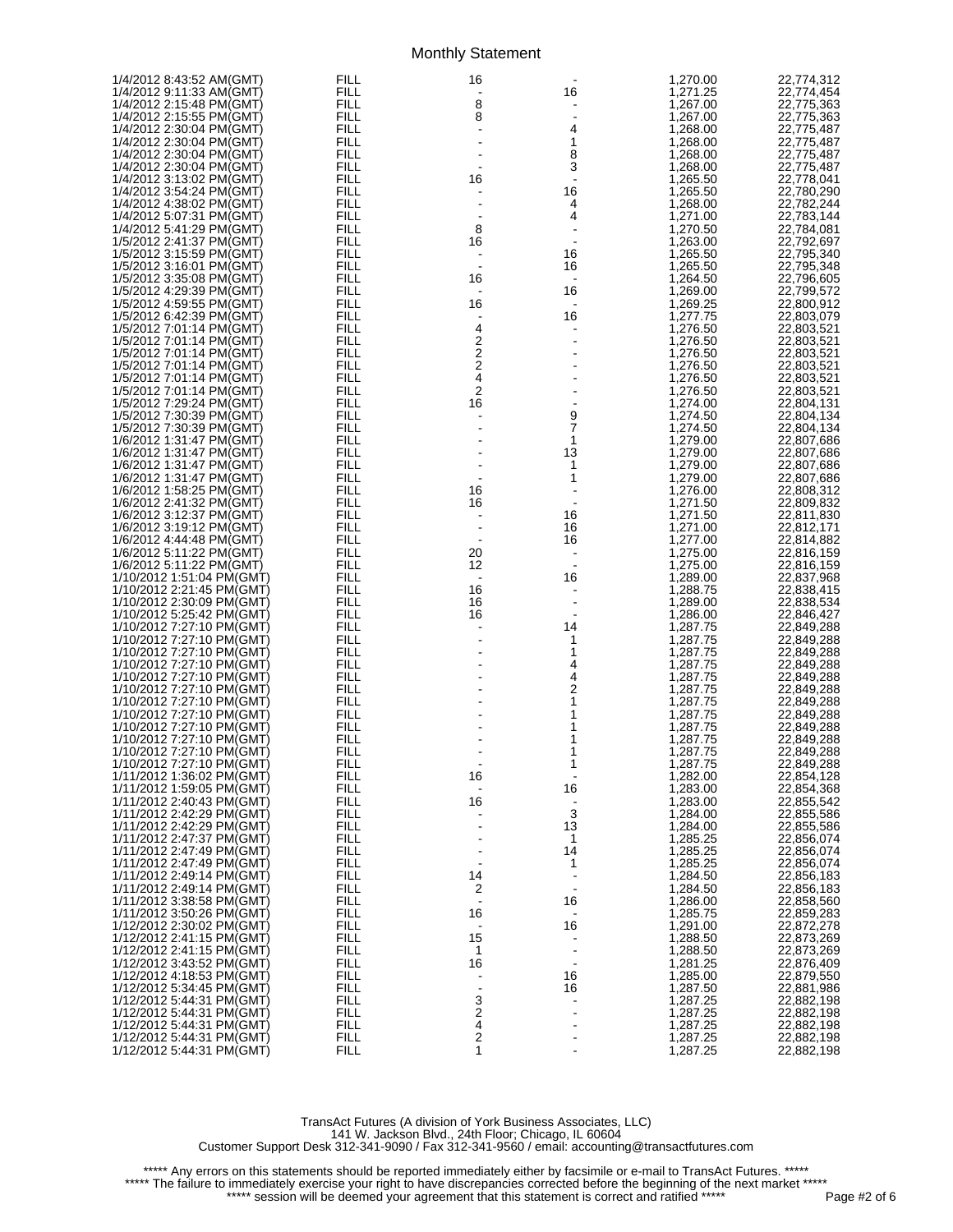|                                                        | <b>FILL</b>  | 3                        |                | 1,287.25             | 22,882,198               |
|--------------------------------------------------------|--------------|--------------------------|----------------|----------------------|--------------------------|
|                                                        | FILL         | 1                        | $\blacksquare$ | 1,287.25             | 22,882,198               |
| 1/12/2012 6:02:15 PM(GMT)                              | <b>FILL</b>  |                          | 16             | 1,289.50             | 22,882,754               |
| 1/12/2012 6:14:46 PM(GMT)                              | FILL         | 16                       |                | 1,289.00             | 22,883,079               |
| 1/13/2012 1:49:56 PM(GMT)                              | FILL         | 16                       |                | 1,285.00             | 22,891,367               |
| 1/13/2012 2:31:39 PM(GMT)                              | FILL         | 5                        |                | 1,279.00             | 22,892,858               |
| 1/13/2012 2:31:39 PM(GMT)                              | FILL         | 6                        |                | 1,279.00             | 22,892,858               |
| 1/13/2012 2:31:39 PM(GMT)                              | FILL         | 5                        |                | 1,279.00             | 22,892,858               |
| 1/13/2012 2:55:41 PM(GMT)                              | FILL         | $\blacksquare$           | 32             | 1,282.25             | 22,894,791               |
| 1/13/2012 3:11:01 PM(GMT)                              | FILL         | 1                        |                | 1,276.00             | 22,896,202               |
| 1/13/2012 3:11:01 PM(GMT)                              | FILL         | 10                       |                | 1,276.00             | 22,896,202               |
| 1/13/2012 3:11:01 PM(GMT)                              | FILL         | 3                        |                | 1,276.00             | 22,896,202               |
| 1/13/2012 3:11:01 PM(GMT)                              | FILL         | $\overline{\mathbf{c}}$  |                | 1,276.00             | 22,896,202               |
| 1/13/2012 3:21:46 PM(GMT)                              | FILL         | 14                       |                | 1,273.75             | 22,897,129               |
| 1/13/2012 3:21:46 PM(GMT)                              | FILL         | 1                        |                | 1.273.75             | 22,897,129               |
| 1/13/2012 3:21:46 PM(GMT)                              | FILL         | 1                        |                | 1,273.75             | 22,897,129               |
| 1/13/2012 3:49:26 PM(GMT)                              | FILL         |                          | 10             | 1,276.75             | 22,898,896               |
| 1/13/2012 3:49:26 PM(GMT)                              | FILL         |                          | 2              | 1,276.75             | 22,898,896               |
| 1/13/2012 3:49:26 PM(GMT)                              | FILL         |                          | 2              | 1,276.75             | 22,898,896               |
| 1/13/2012 3:49:26 PM(GMT)                              | FILL         |                          | 2              | 1,276.75             | 22,898,896               |
| 1/13/2012 3:49:26 PM(GMT)                              | FILL         |                          | 2              | 1,276.75             | 22,898,896               |
| 1/13/2012 3:49:26 PM(GMT)                              | FILL         |                          | 1              | 1,276.75             | 22,898,896               |
| 1/13/2012 3:49:26 PM(GMT)                              | FILL         |                          | 1              | 1,276.75             | 22,898,896               |
| 1/13/2012 3:49:26 PM(GMT)                              | FILL         |                          | 5              | 1,276.75             | 22,898,896               |
| 1/13/2012 3:49:26 PM(GMT)                              | FILL         |                          | 7              | 1,276.75             | 22,898,896               |
| 1/13/2012 4:02:39 PM(GMT)                              | FILL         |                          | 16             | 1,279.00             | 22,899,591               |
| 1/13/2012 4:51:22 PM(GMT)                              | FILL         |                          | 16             | 1,282.50             | 22,900,476               |
| 1/13/2012 5:02:10 PM(GMT)                              | FILL         | 20                       |                | 1,279.50             | 22,902,011               |
| 1/13/2012 5:02:10 PM(GMT)                              | FILL         | 5                        |                | 1,279.50             | 22,902,011               |
| 1/13/2012 5:02:10 PM(GMT)                              | FILL         | $\overline{7}$           |                | 1,279.50             | 22,902,011               |
| 1/17/2012 5:03:36 PM(GMT)                              | FILL         | 16                       |                | 1,295.50             | 22,924,535               |
| 1/17/2012 5:17:25 PM(GMT)                              | FILL         |                          | 16             | 1,296.50             | 22,924,884               |
| 1/17/2012 6:52:39 PM(GMT)                              | FILL         | 1                        |                | 1.295.00             | 22,926,476               |
| 1/17/2012 6:52:39 PM(GMT)                              | FILL         | 1                        |                | 1,295.00             | 22,926,476               |
| 1/17/2012 6:52:39 PM(GMT)                              | FILL         | 1                        |                | 1,295.00             | 22,926,476               |
| 1/17/2012 6:52:39 PM(GMT)                              | FILL         | 1                        |                | 1,295.00             | 22,926,476               |
| 1/17/2012 6:52:39 PM(GMT)                              | FILL         | 1                        |                | 1,295.00             | 22,926,476               |
| 1/17/2012 6:52:39 PM(GMT)                              | FILL         | 1                        |                | 1,295.00             | 22,926,476               |
| 1/17/2012 6:52:39 PM(GMT)                              | FILL         | 1                        |                | 1,295.00             | 22,926,476               |
| 1/17/2012 6:52:39 PM(GMT)                              | FILL         | 1                        |                | 1,295.00             | 22,926,476               |
| 1/17/2012 6:52:39 PM(GMT)                              | FILL         | 5                        |                | 1,295.00             | 22,926,476               |
| 1/17/2012 6:52:39 PM(GMT)                              | FILL         | 1                        |                | 1,295.00             | 22,926,476               |
| 1/17/2012 6:52:39 PM(GMT)                              | FILL         | 1                        |                | 1,295.00             | 22,926,476               |
| 1/17/2012 6:52:39 PM(GMT)                              | FILL         | 1                        |                | 1,295.00             | 22,926,476               |
| 1/17/2012 7:44:15 PM(GMT)                              | FILL         | 1                        |                | 1,291.00             | 22,927,463               |
|                                                        | FILL         | 2                        |                | 1,291.00             | 22,927,463               |
| 1/17/2012 7:44:25 PM(GMT)                              | FILL<br>FILL | 13                       |                | 1,291.00             | 22,927,463               |
| 1/17/2012 8:10:06 PM(GMT)                              | FILL         | 13                       |                | 1,287.00             | 22,928,649<br>22,928,649 |
| 1/17/2012 8:10:06 PM(GMT)                              | FILL         | 11                       |                | 1,287.00             |                          |
| 1/17/2012 8:10:06 PM(GMT)                              | FILL         | 8                        |                | 1,287.00<br>1,289.00 | 22,928,649               |
| 1/17/2012 9:02:55 PM(GMT)                              | FILL         | $\overline{\phantom{a}}$ | 36             |                      | 22,930,702               |
| 1/17/2012 9:02:55 PM(GMT)<br>1/18/2012 1:53:33 PM(GMT) | FILL         | 16                       | 28             | 1,289.00             | 22,930,702               |
| 1/18/2012 2:59:12 PM(GMT)                              | FILL         | 16                       |                | 1,290.00<br>1,293.25 | 22,934,827<br>22,937,962 |
| 1/18/2012 4:03:02 PM(GMT)                              | <b>FILL</b>  |                          | 32             | 1,297.00             | 22,942,330               |
| 1/18/2012 5:48:00 PM(GMT)                              | FILL         |                          | 16             | 1,300.75             | 22,945,634               |
| 1/18/2012 6:04:10 PM(GMT)                              | <b>FILL</b>  | 1                        |                | 1,299.75             | 22,946,797               |
| 1/18/2012 6:04:10 PM(GMT)                              | <b>FILL</b>  | 2                        |                | 1,299.75             | 22,946,797               |
| 1/18/2012 6:04:10 PM(GMT)                              | FILL         | 1                        |                | 1,299.75             | 22,946,797               |
| 1/18/2012 6:04:10 PM(GMT)                              | <b>FILL</b>  | 1                        |                | 1,299.75             | 22,946,797               |
| 1/18/2012 6:04:10 PM(GMT)                              | <b>FILL</b>  | 1                        |                | 1,299.75             | 22,946,797               |
| 1/18/2012 6:04:10 PM(GMT)                              | FILL         | 1                        |                | 1,299.75             | 22,946,797               |
| 1/18/2012 6:04:10 PM(GMT)                              | <b>FILL</b>  | 8                        |                | 1,299.75             | 22,946,797               |
| 1/18/2012 6:04:10 PM(GMT)                              | FILL         | 1                        |                | 1,299.75             | 22,946,797               |
| 1/19/2012 1:40:18 PM(GMT)                              | FILL         |                          | 16             | 1,309.00             | 22,953,904               |
| 1/19/2012 3:05:31 PM(GMT)                              | <b>FILL</b>  | 7                        |                | 1,304.00             | 22,957,561               |
| 1/19/2012 3:05:31 PM(GMT)                              | FILL         | 1                        |                | 1,304.00             | 22,957,561               |
| 1/19/2012 3:05:31 PM(GMT)                              | FILL         | 1                        |                | 1,304.00             | 22,957,561               |
| 1/19/2012 3:05:31 PM(GMT)                              | <b>FILL</b>  | 7                        | $\blacksquare$ | 1,304.00             | 22,957,561               |
| 1/20/2012 2:58:52 PM(GMT)                              | FILL         |                          | 2              | 1,307.50             | 22,975,950               |
| 1/20/2012 3:17:08 PM(GMT)                              | FILL         | 2                        |                | 1,307.25             | 22,977,103               |
| 1/23/2012 2:43:01 PM(GMT)                              | <b>FILL</b>  |                          | 16             | 1,314.25             | 22,989,390               |
| 1/23/2012 4:03:39 PM(GMT)                              | FILL         | 16                       |                | 1,314.25             | 22,992,405               |
| 1/23/2012 4:11:05 PM(GMT)                              | FILL         | 15                       |                | 1,311.50             | 22,994,421               |
| 1/23/2012 4:11:05 PM(GMT)                              | FILL<br>FILL | 1                        | 13             | 1,311.50<br>1,312.50 | 22,994,421<br>22,995,225 |
|                                                        | FILL         |                          | 1              | 1,312.50             | 22,995,225               |
| 1/23/2012 4:28:14 PM(GMT)                              | <b>FILL</b>  |                          | 1              | 1,312.50             | 22,995,225               |
| 1/23/2012 4:28:14 PM(GMT)                              | <b>FILL</b>  |                          | 1              | 1,312.50             | 22,995,225               |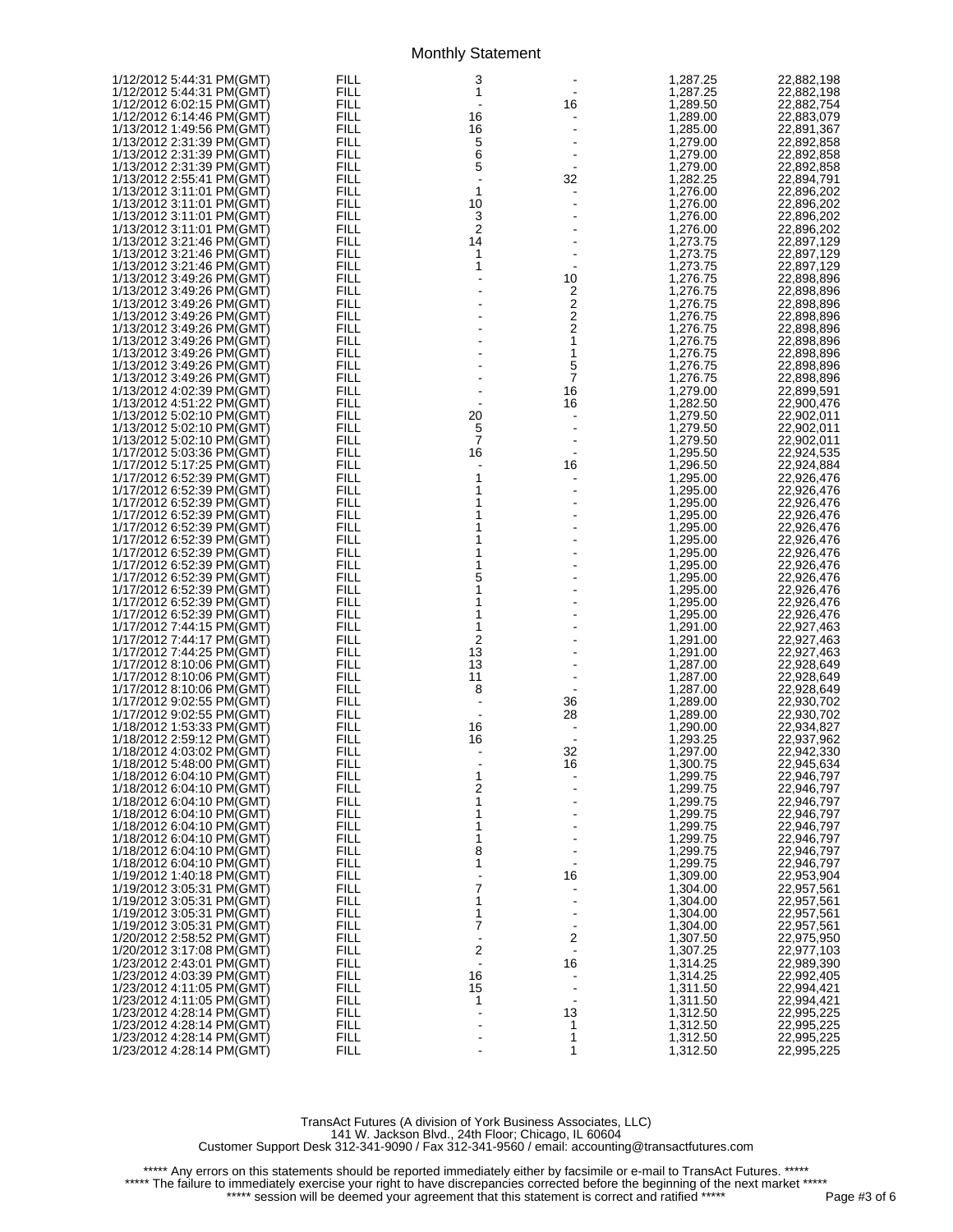| 1/23/2012 4:44:04 PM(GMT)  | FILL        | 16                           |                              | 1,309.00 | 22,996,080 |
|----------------------------|-------------|------------------------------|------------------------------|----------|------------|
|                            |             |                              |                              |          |            |
| 1/23/2012 5:04:35 PM(GMT)  | <b>FILL</b> | 8                            |                              | 1,306.50 | 22,997,015 |
| 1/23/2012 5:04:35 PM(GMT)  | <b>FILL</b> | 8                            |                              | 1,306.50 | 22,997,015 |
| 1/23/2012 5:48:03 PM(GMT)  | <b>FILL</b> | $\blacksquare$               | 4                            | 1,308.25 | 22,998,500 |
|                            | FILL        |                              | 2                            |          |            |
| 1/23/2012 5:48:03 PM(GMT)  |             |                              |                              | 1,308.25 | 22,998,500 |
| 1/23/2012 5:48:03 PM(GMT)  | <b>FILL</b> |                              | 12                           | 1,308.25 | 22,998,500 |
| 1/23/2012 5:48:03 PM(GMT)  | <b>FILL</b> |                              | 14                           | 1,308.25 | 22,998,500 |
|                            | FILL        |                              | 2                            |          |            |
| 1/24/2012 3:09:17 PM(GMT)  |             |                              |                              | 1,305.50 | 23,011,417 |
| 1/24/2012 3:09:17 PM(GMT)  | <b>FILL</b> |                              | $\frac{2}{4}$                | 1,305.50 | 23,011,417 |
| 1/24/2012 4:23:04 PM(GMT)  | <b>FILL</b> |                              |                              | 1,309.50 | 23,015,074 |
|                            | FILL        |                              | 8                            |          |            |
| 1/24/2012 9:49:21 PM(GMT)  |             |                              |                              | 1,316.00 | 23,020,997 |
| 1/25/2012 9:18:21 AM(GMT)  | <b>FILL</b> | 16                           | $\blacksquare$               | 1,312.50 | 23,022,427 |
| 1/25/2012 9:28:35 AM(GMT)  | <b>FILL</b> | 16                           | $\blacksquare$               | 1,310.50 | 23,022,496 |
|                            |             |                              |                              |          |            |
| 1/25/2012 9:36:15 AM(GMT)  | FILL        | $\overline{\phantom{a}}$     | 16                           | 1,311.00 | 23,022,533 |
| 1/25/2012 10:58:16 AM(GMT) | <b>FILL</b> | 16                           | $\blacksquare$               | 1,307.00 | 23,023,334 |
| 1/25/2012 12:08:02 PM(GMT) | <b>FILL</b> |                              | 1                            | 1,307.50 | 23,023,844 |
|                            | FILL        |                              |                              |          |            |
| 1/25/2012 12:08:02 PM(GMT) |             |                              | 2                            | 1,307.50 | 23,023,844 |
| 1/25/2012 12:08:02 PM(GMT) | <b>FILL</b> |                              | $\frac{2}{4}$                | 1,307.50 | 23.023.844 |
| 1/25/2012 12:08:02 PM(GMT) | <b>FILL</b> |                              |                              | 1,307.50 | 23,023,844 |
|                            | FILL        |                              | 2                            |          | 23,023,844 |
| 1/25/2012 12:08:02 PM(GMT) |             |                              |                              | 1,307.50 |            |
| 1/25/2012 12:08:02 PM(GMT) | <b>FILL</b> |                              | 2                            | 1,307.50 | 23,023,844 |
| 1/25/2012 12:08:02 PM(GMT) | <b>FILL</b> |                              | 1                            | 1,307.50 | 23,023,844 |
| 1/25/2012 12:08:02 PM(GMT) | FILL        |                              | 1                            | 1,307.50 | 23,023,844 |
|                            |             |                              |                              |          |            |
| 1/25/2012 12:08:02 PM(GMT) | <b>FILL</b> |                              | 1                            | 1,307.50 | 23,023,844 |
| 1/25/2012 2:16:43 PM(GMT)  | <b>FILL</b> |                              | 1                            | 1,307.00 | 23,025,134 |
| 1/25/2012 2:16:43 PM(GMT)  | FILL        |                              | 1                            | 1,307.00 | 23,025,134 |
|                            |             |                              |                              |          |            |
| 1/25/2012 2:16:43 PM(GMT)  | <b>FILL</b> |                              | 4                            | 1,307.00 | 23,025,134 |
| 1/25/2012 2:16:43 PM(GMT)  | <b>FILL</b> |                              | 4                            | 1,307.00 | 23,025,134 |
| 1/25/2012 2:16:43 PM(GMT)  | FILL        |                              | 1                            | 1,307.00 | 23,025,134 |
|                            |             |                              |                              |          |            |
| 1/25/2012 2:16:43 PM(GMT)  | <b>FILL</b> |                              | 4                            | 1,307.00 | 23,025,134 |
| 1/25/2012 2:16:43 PM(GMT)  | <b>FILL</b> |                              | 1                            | 1,307.00 | 23,025,134 |
| 1/25/2012 4:25:56 PM(GMT)  | FILL        |                              | 1                            | 1,309.00 | 23,032,084 |
|                            | <b>FILL</b> |                              | 1                            | 1,309.00 |            |
| 1/25/2012 4:26:00 PM(GMT)  |             |                              |                              |          | 23,032,084 |
| 1/25/2012 4:26:04 PM(GMT)  | <b>FILL</b> |                              | 11                           | 1,309.00 | 23,032,084 |
|                            | FILL        |                              | 3                            | 1,309.00 | 23,032,084 |
| 1/25/2012 4:47:03 PM(GMT)  | <b>FILL</b> | 32                           | $\blacksquare$               | 1,307.75 | 23,032,793 |
|                            |             |                              |                              |          |            |
| 1/25/2012 5:28:16 PM(GMT)  | <b>FILL</b> |                              | 16                           | 1,307.75 | 23,033,712 |
| 1/25/2012 5:28:38 PM(GMT)  | FILL        |                              | 16                           | 1,309.00 | 23,033,708 |
| 1/25/2012 5:28:54 PM(GMT)  | <b>FILL</b> | $\frac{1}{2}$ $\frac{2}{25}$ | 16                           | 1,311.00 | 23,033,571 |
|                            |             |                              |                              |          |            |
| 1/25/2012 5:28:54 PM(GMT)  | <b>FILL</b> |                              | 16                           | 1,311.00 | 23,033,768 |
|                            | FILL        |                              |                              | 1,308.50 | 23,033,834 |
| 1/25/2012 5:29:24 PM(GMT)  | <b>FILL</b> |                              |                              | 1,308.50 | 23,033,834 |
| 1/25/2012 5:29:24 PM(GMT)  | <b>FILL</b> |                              |                              | 1,308.50 |            |
|                            |             |                              |                              |          | 23,033,834 |
|                            | FILL        | 4                            |                              | 1,308.50 | 23,033,834 |
| 1/25/2012 5:29:24 PM(GMT)  | <b>FILL</b> | 21                           |                              | 1,308.50 | 23,033,834 |
| 1/25/2012 5:29:24 PM(GMT)  | <b>FILL</b> | 10                           |                              | 1,308.50 | 23,033,834 |
|                            | FILL        |                              | 1                            |          |            |
| 1/25/2012 5:35:29 PM(GMT)  |             |                              |                              | 1,311.50 | 23,034,438 |
| 1/25/2012 5:35:29 PM(GMT)  | <b>FILL</b> |                              | 15                           | 1,311.50 | 23,034,438 |
| 1/25/2012 5:44:19 PM(GMT)  | FILL        | $\mathbf{1}$                 | $\qquad \qquad \blacksquare$ | 1,309.50 | 23,034,997 |
|                            | FILL        | $\overline{\mathbf{c}}$      |                              | 1,309.50 | 23,034,997 |
|                            |             |                              |                              |          |            |
| 1/25/2012 5:44:21 PM(GMT)  | <b>FILL</b> | $\mathbf{1}$                 |                              | 1,309.50 | 23,034,997 |
| 1/25/2012 5:44:22 PM(GMT)  | FILL        | 2                            |                              | 1,309.50 | 23,034,997 |
|                            | FILL        | 1                            |                              | 1,309.50 | 23,034,997 |
| 1/25/2012 5:44:23 PM(GMT)  | <b>FILL</b> | $\overline{\mathbf{c}}$      |                              | 1,309.50 | 23,034,997 |
|                            |             |                              |                              |          |            |
| 1/25/2012 5:44:24 PM(GMT)  | FILL        | 1                            |                              | 1,309.50 | 23,034,997 |
| 1/25/2012 5:44:25 PM(GMT)  | FILL        | 1                            |                              | 1,309.50 | 23,034,997 |
| 1/25/2012 5:44:25 PM(GMT)  | FILL        | $\frac{2}{3}$                |                              | 1,309.50 | 23,034,997 |
| 1/25/2012 5:44:25 PM(GMT)  | FILL        |                              |                              | 1,309.50 |            |
|                            |             |                              |                              |          | 23,034,997 |
| 1/25/2012 6:07:19 PM(GMT)  | FILL        |                              | 14                           | 1,315.00 | 23,036,219 |
| 1/25/2012 6:07:19 PM(GMT)  | FILL        |                              | 1                            | 1,315.00 | 23,036,219 |
| 1/25/2012 6:07:19 PM(GMT)  | FILL        |                              | 1                            | 1,315.00 | 23,036,219 |
|                            | FILL        |                              | 2                            |          |            |
| 1/25/2012 6:16:29 PM(GMT)  |             |                              |                              | 1,317.25 | 23,036,596 |
| 1/25/2012 6:16:29 PM(GMT)  | FILL        |                              | 14                           | 1,317.25 | 23,036,596 |
| 1/25/2012 7:15:47 PM(GMT)  | FILL        | 1                            |                              | 1,316.00 | 23,037,417 |
| 1/25/2012 7:15:47 PM(GMT)  | FILL        | 21                           |                              | 1,316.00 | 23,037,417 |
|                            |             |                              |                              |          |            |
| 1/25/2012 7:15:47 PM(GMT)  | FILL        | 5                            |                              | 1,316.00 | 23,037,417 |
| 1/25/2012 7:15:47 PM(GMT)  | FILL        | 5                            |                              | 1,316.00 | 23,037,417 |
| 1/25/2012 8:31:49 PM(GMT)  | FILL        |                              | 16                           | 1,321.75 | 23,042,632 |
| 1/25/2012 9:06:00 PM(GMT)  | FILL        | 16                           |                              | 1,321.50 | 23,043,889 |
|                            |             |                              |                              |          |            |
| 1/26/2012 1:32:17 PM(GMT)  | FILL        |                              | 16                           | 1,326.00 | 23,046,082 |
| 1/26/2012 2:42:45 PM(GMT)  | FILL        | 1                            |                              | 1,326.00 | 23,048,122 |
| 1/26/2012 2:42:45 PM(GMT)  | FILL        | 8                            |                              | 1,326.00 | 23,048,122 |
| 1/26/2012 2:42:45 PM(GMT)  | FILL        | 1                            |                              | 1,326.00 | 23,048,122 |
|                            |             |                              |                              |          |            |
| 1/26/2012 2:42:45 PM(GMT)  | FILL        | 1                            |                              | 1,326.00 | 23,048,122 |
| 1/26/2012 2:42:45 PM(GMT)  | FILL        | 1                            |                              | 1,326.00 | 23,048,122 |
| 1/26/2012 2:42:45 PM(GMT)  | FILL        | 2                            |                              | 1,326.00 | 23,048,122 |
| 1/26/2012 2:42:45 PM(GMT)  | FILL        | 2                            |                              |          |            |
|                            |             |                              |                              | 1,326.00 | 23,048,122 |
| 1/26/2012 2:59:11 PM(GMT)  | <b>FILL</b> |                              | 1                            | 1,329.25 | 23,049,392 |
| 1/26/2012 2:59:11 PM(GMT)  | FILL        |                              | 1                            | 1,329.25 | 23,049,392 |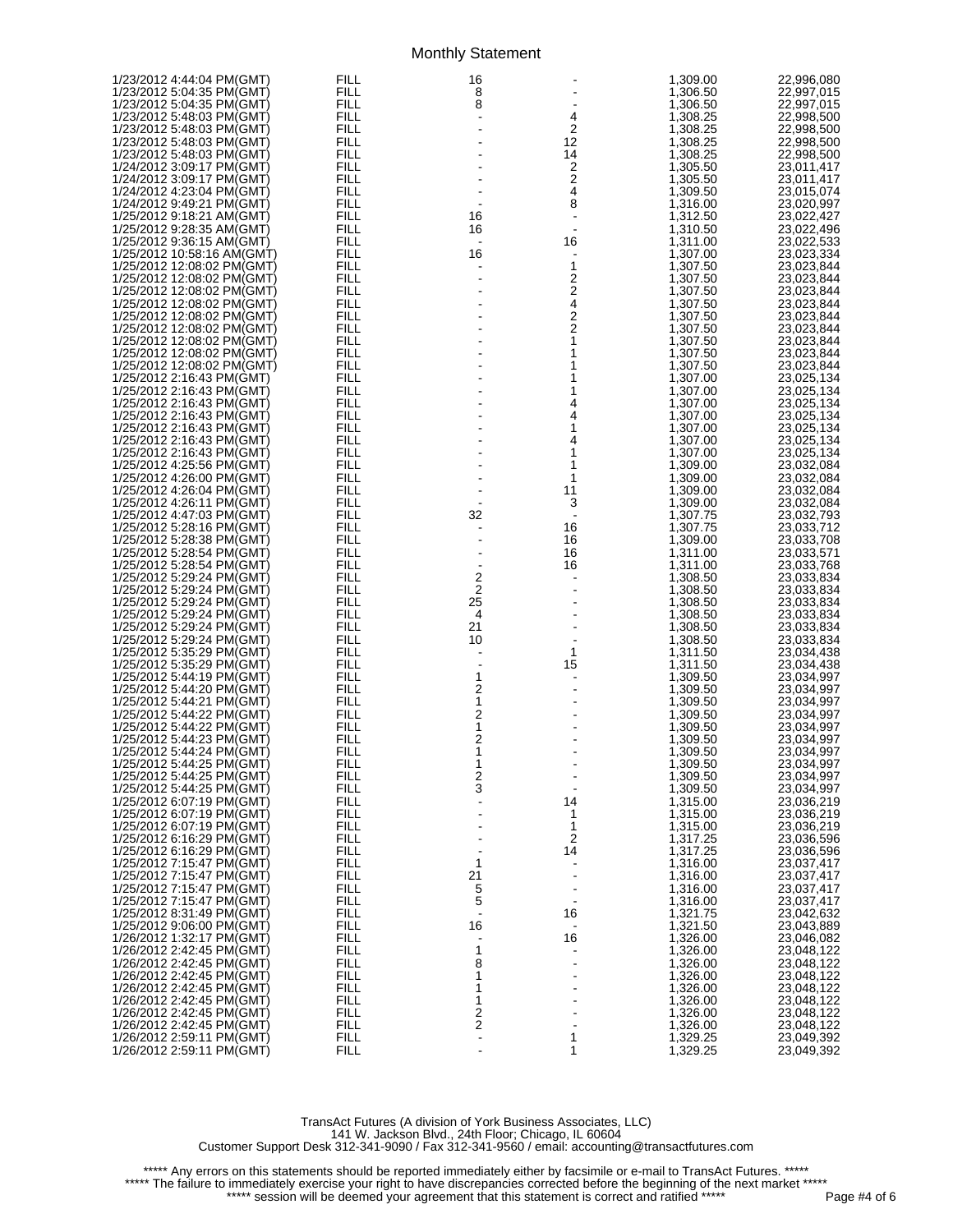| 1/26/2012 2:59:11 PM(GMT) | FILL        |                | 1                                          | 1,329.25 | 23,049,392 |
|---------------------------|-------------|----------------|--------------------------------------------|----------|------------|
| 1/26/2012 2:59:11 PM(GMT) | FILL        |                | 7                                          | 1,329.25 | 23,049,392 |
| 1/26/2012 2:59:11 PM(GMT) | <b>FILL</b> |                | $\mathbf{1}$                               | 1,329.25 | 23,049,392 |
|                           |             |                |                                            |          |            |
| 1/26/2012 2:59:11 PM(GMT) | <b>FILL</b> |                | 5                                          | 1,329.25 | 23,049,392 |
| 1/26/2012 3:24:43 PM(GMT) | FILL        | 16             |                                            | 1,323.50 | 23,051,406 |
| 1/26/2012 3:39:21 PM(GMT) | FILL        | 16             |                                            | 1,321.50 | 23,052,434 |
| 1/26/2012 3:59:22 PM(GMT) | FILL        |                |                                            | 1,318.50 | 23,052,362 |
|                           |             | 16             |                                            |          |            |
| 1/26/2012 4:20:16 PM(GMT) | FILL        |                | 20                                         | 1,320.75 | 23,054,842 |
| 1/26/2012 4:20:16 PM(GMT) | FILL        |                | 2                                          | 1,320.75 | 23,054,842 |
| 1/26/2012 4:20:16 PM(GMT) | <b>FILL</b> |                | 1                                          | 1,320.75 | 23,054,842 |
|                           |             |                |                                            |          |            |
| 1/26/2012 4:20:17 PM(GMT) | FILL        |                | 1                                          | 1,320.75 | 23,054,842 |
| 1/26/2012 4:20:18 PM(GMT) | FILL        |                | 1                                          | 1,320.75 | 23,054,842 |
| 1/26/2012 4:20:25 PM(GMT) | <b>FILL</b> |                |                                            | 1,320.75 | 23,054,842 |
| 1/26/2012 4:20:26 PM(GMT) | FILL        |                | $\frac{3}{2}$                              |          |            |
|                           |             |                |                                            | 1,320.75 | 23,054,842 |
| 1/26/2012 4:20:26 PM(GMT) | <b>FILL</b> |                | 1                                          | 1,320.75 | 23,054,842 |
| 1/26/2012 4:20:28 PM(GMT) | <b>FILL</b> |                | 1                                          | 1,320.75 | 23,054,842 |
| 1/27/2012 1:35:09 PM(GMT) | FILL        | 16             |                                            | 1,311.50 | 23,066,688 |
|                           | <b>FILL</b> |                |                                            |          |            |
| 1/27/2012 1:37:58 PM(GMT) |             |                | 16                                         | 1,312.50 | 23,066,789 |
| 1/27/2012 1:40:55 PM(GMT) | <b>FILL</b> |                | 1                                          | 1,311.50 | 23,066,926 |
| 1/27/2012 1:40:55 PM(GMT) | FILL        |                | 1                                          | 1,311.50 | 23,066,926 |
| 1/27/2012 1:40:55 PM(GMT) | <b>FILL</b> |                | 4                                          | 1,311.50 | 23,066,926 |
|                           |             |                |                                            |          |            |
| 1/27/2012 1:40:55 PM(GMT) | <b>FILL</b> |                | 10                                         | 1,311.50 | 23,066,926 |
| 1/27/2012 1:51:52 PM(GMT) | FILL        | 16             |                                            | 1,308.50 | 23,067,348 |
| 1/27/2012 1:56:56 PM(GMT) | FILL        | 16             |                                            | 1,308.00 | 23,067,492 |
|                           |             |                |                                            |          |            |
| 1/27/2012 2:06:12 PM(GMT) | FILL        | $\blacksquare$ | $\begin{array}{c} 1 \\ 4 \\ 5 \end{array}$ | 1,308.25 | 23,067,739 |
| 1/27/2012 2:06:12 PM(GMT) | FILL        |                |                                            | 1,308.25 | 23,067,739 |
| 1/27/2012 2:06:12 PM(GMT) | FILL        |                |                                            | 1,308.25 | 23,067,739 |
| 1/27/2012 2:06:12 PM(GMT) | <b>FILL</b> |                |                                            | 1,308.25 | 23,067,739 |
|                           |             |                | $\frac{2}{1}$                              |          |            |
| 1/27/2012 2:06:12 PM(GMT) | FILL        |                |                                            | 1,308.25 | 23,067,739 |
| 1/27/2012 2:06:12 PM(GMT) | FILL        |                | 2                                          | 1,308.25 | 23,067,739 |
| 1/27/2012 2:06:12 PM(GMT) | <b>FILL</b> |                | 1                                          | 1,308.25 | 23,067,739 |
|                           |             |                | 16                                         |          |            |
| 1/27/2012 2:30:05 PM(GMT) | FILL        |                |                                            | 1,308.00 | 23,068,219 |
| 1/27/2012 2:35:20 PM(GMT) | FILL        |                | 1                                          | 1,311.50 | 23,067,804 |
| 1/27/2012 2:35:20 PM(GMT) | <b>FILL</b> |                | 2                                          | 1,311.50 | 23,067,804 |
| 1/27/2012 2:35:21 PM(GMT) | FILL        |                | $\overline{c}$                             | 1,311.50 | 23,067,804 |
|                           |             |                |                                            |          |            |
| 1/27/2012 2:35:21 PM(GMT) | <b>FILL</b> | $\frac{1}{2}$  | 1                                          | 1,311.50 | 23,067,804 |
| 1/27/2012 2:35:22 PM(GMT) | <b>FILL</b> |                | 10                                         | 1,311.50 | 23,067,804 |
| 1/27/2012 3:49:14 PM(GMT) | FILL        | 3              |                                            | 1,309.50 | 23,073,511 |
|                           | <b>FILL</b> | 1              |                                            |          |            |
| 1/27/2012 3:49:14 PM(GMT) |             |                |                                            | 1,309.50 | 23,073,511 |
| 1/27/2012 3:49:14 PM(GMT) | <b>FILL</b> |                |                                            | 1,309.50 | 23,073,511 |
| 1/27/2012 3:49:14 PM(GMT) | FILL        | $\frac{3}{3}$  |                                            | 1,309.50 | 23,073,511 |
| 1/27/2012 3:49:14 PM(GMT) | <b>FILL</b> | 1              |                                            | 1,309.50 | 23,073,511 |
|                           |             |                |                                            |          |            |
| 1/27/2012 3:49:14 PM(GMT) | <b>FILL</b> | 1              |                                            | 1,309.50 | 23,073,511 |
| 1/27/2012 3:49:14 PM(GMT) | FILL        | 4              |                                            | 1,309.50 | 23,073,511 |
| 1/27/2012 3:49:14 PM(GMT) | FILL        |                |                                            | 1,309.50 | 23,073,511 |
| 1/27/2012 3:49:14 PM(GMT) | FILL        |                |                                            | 1,309.50 | 23,073,511 |
|                           |             |                |                                            |          |            |
| 1/27/2012 3:49:14 PM(GMT) | FILL        |                |                                            | 1,309.50 | 23,073,511 |
| 1/27/2012 3:49:14 PM(GMT) | FILL        | 4224           |                                            | 1,309.50 | 23,073,511 |
| 1/27/2012 3:49:14 PM(GMT) | <b>FILL</b> |                |                                            | 1,309.50 | 23,073,511 |
|                           | FILL        | 3              |                                            |          |            |
| 1/27/2012 3:49:14 PM(GMT) |             |                |                                            | 1,309.50 | 23,073,511 |
| 1/30/2012 1:40:23 PM(GMT) | FILL        | 8              |                                            | 1,301.00 | 23,084,513 |
| 1/30/2012 3:48:29 PM(GMT) | FILL        |                | 8                                          | 1,301.00 | 23,089,586 |
| 1/30/2012 6:46:57 PM(GMT) | FILL        |                | 3                                          | 1,307.50 | 23,093,865 |
|                           |             |                | 10                                         |          |            |
| 1/30/2012 6:46:57 PM(GMT) | FILL        |                |                                            | 1,307.50 | 23,093,865 |
| 1/30/2012 6:46:57 PM(GMT) | FILL        |                | $\overline{2}$                             | 1,307.50 | 23,093,865 |
| 1/30/2012 6:46:57 PM(GMT) | FILL        |                | 1                                          | 1,307.50 | 23,093,865 |
| 1/30/2012 6:53:51 PM(GMT) | <b>FILL</b> | 4              |                                            | 1,306.50 | 23,096,052 |
| 1/30/2012 6:53:52 PM(GMT) | <b>FILL</b> | 1              |                                            | 1,306.50 | 23,096,052 |
|                           |             |                |                                            |          |            |
| 1/30/2012 6:53:52 PM(GMT) | FILL        | 4              |                                            | 1,306.50 | 23,096,052 |
| 1/30/2012 6:53:52 PM(GMT) | FILL        | 1              |                                            | 1,306.50 | 23,096,052 |
| 1/30/2012 6:53:53 PM(GMT) | FILL        | 1              |                                            | 1,306.50 | 23,096,052 |
|                           | FILL        | 1              |                                            |          |            |
| 1/30/2012 6:53:54 PM(GMT) |             |                |                                            | 1,306.50 | 23,096,052 |
| 1/30/2012 6:53:54 PM(GMT) | FILL        | 4              |                                            | 1,306.50 | 23,096,052 |
| 1/31/2012 2:50:48 PM(GMT) | FILL        | 16             |                                            | 1,312.50 | 23,104,948 |
| 1/31/2012 2:52:12 PM(GMT) | FILL        |                | 16                                         | 1,313.50 | 23,105,010 |
|                           |             |                |                                            |          |            |
| 1/31/2012 3:00:32 PM(GMT) | FILL        | 16             |                                            | 1,311.00 | 23,105,464 |
| 1/31/2012 3:06:57 PM(GMT) | FILL        | 16             |                                            | 1,308.00 | 23,106,286 |
| 1/31/2012 3:22:27 PM(GMT) | FILL        |                | 32                                         | 1,309.75 | 23,107,469 |
| 1/31/2012 3:27:56 PM(GMT) | FILL        |                | 16                                         | 1,311.00 | 23,107,847 |
|                           |             |                |                                            |          |            |
| 1/31/2012 3:31:36 PM(GMT) | FILL        | 1              |                                            | 1,310.00 | 23,108,177 |
| 1/31/2012 3:31:36 PM(GMT) | FILL        | 9              |                                            | 1,310.00 | 23,108,177 |
| 1/31/2012 3:31:36 PM(GMT) | FILL        | 6              |                                            | 1,310.00 | 23,108,177 |
| 1/31/2012 4:16:49 PM(GMT) | FILL        | 16             |                                            | 1,304.00 | 23,111,643 |
|                           |             |                |                                            |          |            |
| 1/31/2012 4:25:45 PM(GMT) | FILL        |                | 16                                         | 1,305.00 | 23,112,064 |
| 1/31/2012 4:57:26 PM(GMT) | FILL        | 16             |                                            | 1,304.00 | 23,113,615 |
| 1/31/2012 5:10:05 PM(GMT) | FILL        |                | 15                                         | 1,304.25 | 23,114,051 |
| 1/31/2012 5:10:05 PM(GMT) | FILL        |                | 1                                          | 1,304.25 | 23,114,051 |
|                           |             |                |                                            |          |            |
| 1/31/2012 6:14:28 PM(GMT) | <b>FILL</b> |                | 16                                         | 1,307.25 | 23,115,411 |
| 1/31/2012 6:37:22 PM(GMT) | <b>FILL</b> | 7              |                                            | 1,306.25 | 23,115,931 |